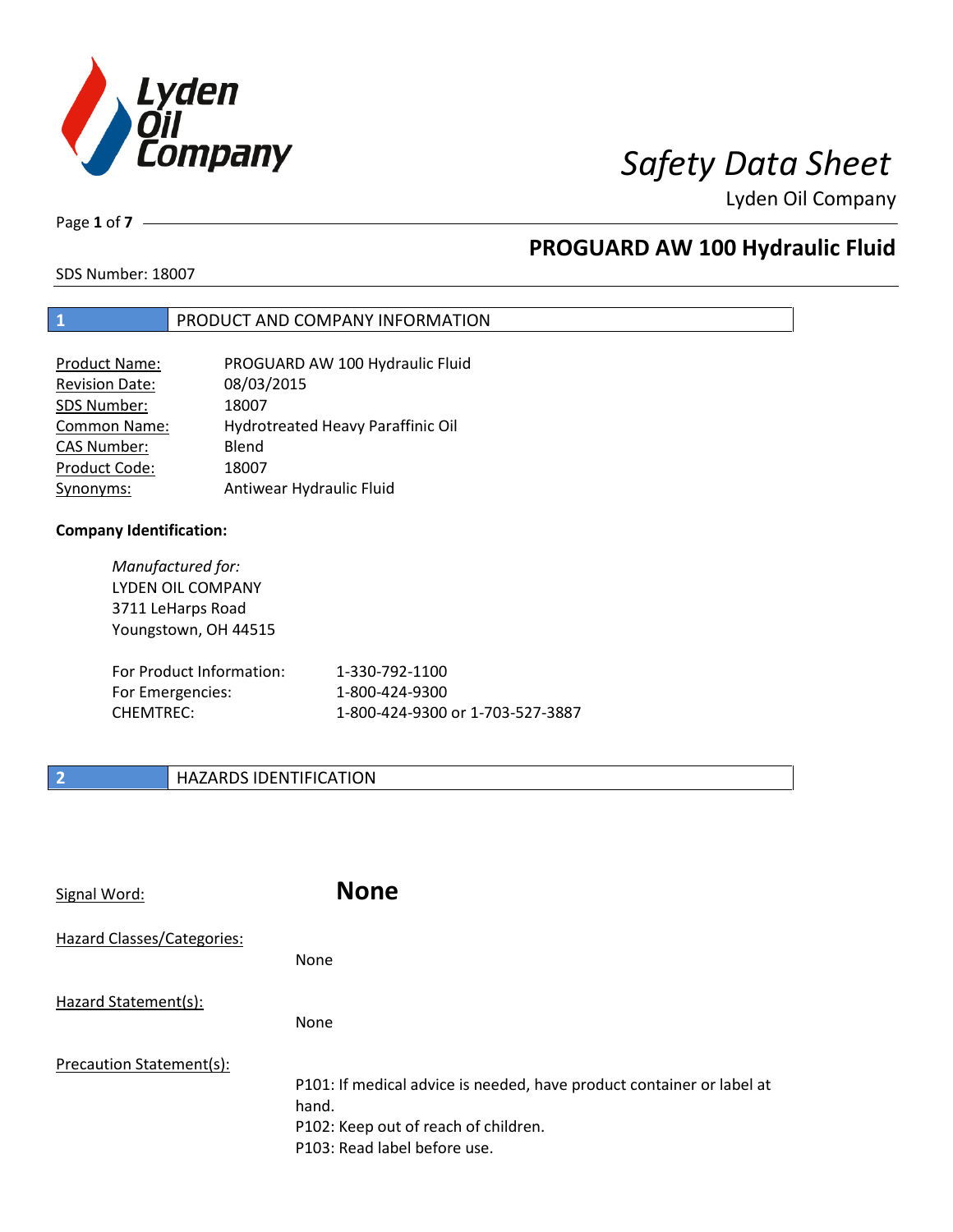

Page **2** of **7**

# **PROGUARD AW 100 Hydraulic Fluid**

SDS Number: 18007

Other Hazard Statement(s):

Repeated exposure may cause skin dryness or cracking.

|  | COMPOSITION / INFORMATION ON INGREDIENTS |
|--|------------------------------------------|
|--|------------------------------------------|

Ingredients:

*Mixture of the substances listed below with nonhazardous additions.*

| <b>Chemical Name</b>                                      | <b>CAS Number</b> | Percentage |
|-----------------------------------------------------------|-------------------|------------|
| Distillates (petroleum), solvent-dewaxed heavy paraffinic | 64742-65-0        | > 74       |
| Residual oils, petroleum, solvent dewaxed                 | 64742-62-7        | 25         |
| Additives                                                 | Proprietary       | $\leq 1$   |

*\*Any concentration shown as a range is to protect confidentiality or is due to batch variation.*

| AID MEASURES<br>FIRST |
|-----------------------|
|                       |

### Description of First Aid Measures:

| Inhalation:   |                                                                                                                                                                            |
|---------------|----------------------------------------------------------------------------------------------------------------------------------------------------------------------------|
|               | No treatment necessary under normal conditions of use. If<br>symptoms persist, obtain medical advice.                                                                      |
| Skin Contact: |                                                                                                                                                                            |
|               | Remove contaminated clothing. Flush exposed area with water and<br>follow by washing with soap if available. If persistent irritation occurs,<br>obtain medical attention. |
| Eye Contact:  |                                                                                                                                                                            |
|               | Rinse opened eye for several minutes under running water. If<br>symptoms persist, consult medical attention.                                                               |
| Ingestion:    |                                                                                                                                                                            |
|               | Rinse mouth with water. If symptoms develop, obtain medical<br>attention.                                                                                                  |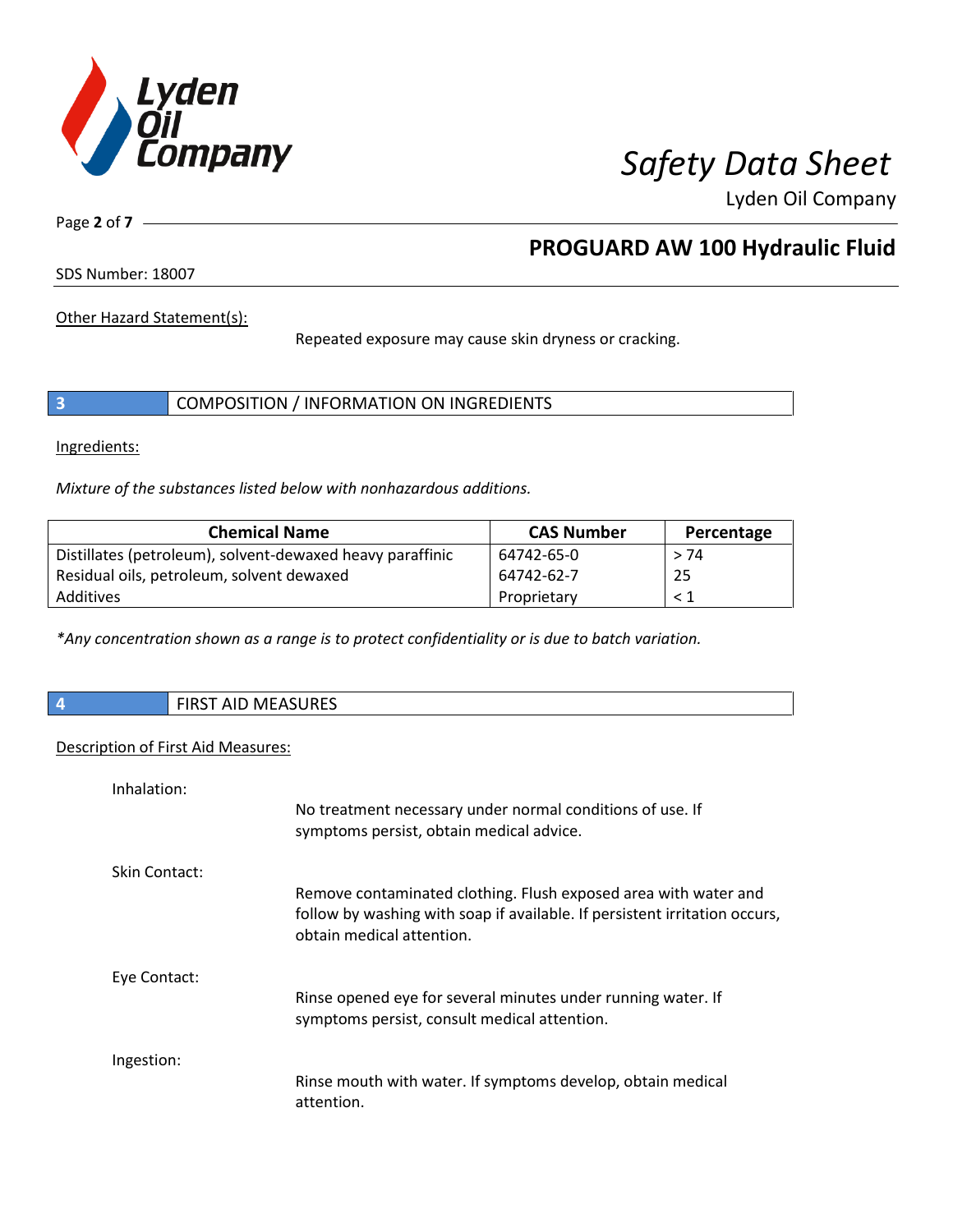

SDS Number: 18007

Page **3** of **7**

# **PROGUARD AW 100 Hydraulic Fluid**

| Symptoms and Effects, both acute and delayed:         | No further relevent data available.                                                                                                                                                               |
|-------------------------------------------------------|---------------------------------------------------------------------------------------------------------------------------------------------------------------------------------------------------|
| <b>Recommended Actions:</b>                           | Treat symptomatically. Call a doctor or poison<br>control center for guidance.                                                                                                                    |
| $\overline{\mathbf{5}}$<br>FIRE FIGHTING MEASURES     |                                                                                                                                                                                                   |
| Recommended Fire-Extinguishing Equipment:             | Use dry powder, foam, or carbon dioxide fire<br>extinguishers. Water may be ineffective in fighting<br>an oil fire unless used by experienced fire fighters.                                      |
| Possible Hazards During a Fire:                       | Hazardous combustion products may include: A<br>complex mixture of airborne solid and liquid<br>particulates and gases (smoke). Carbon monoxide.<br>Unidentified organic and inorganic compounds. |
| <b>Recommendations to Firefighters:</b>               | Proper protective equipment including breathing<br>apparatus.                                                                                                                                     |
| <b>ACCIDENTAL RELEASE MEASURES</b><br>$6\phantom{1}6$ |                                                                                                                                                                                                   |
| <b>Personal Precautions:</b>                          | Avoid contact with skin, eyes, and clothing.<br>Keep away from sources of ignition.                                                                                                               |
| <b>Emergency Procedures:</b>                          | Contain spilled material, collect in suitable and<br>properly labled containers.                                                                                                                  |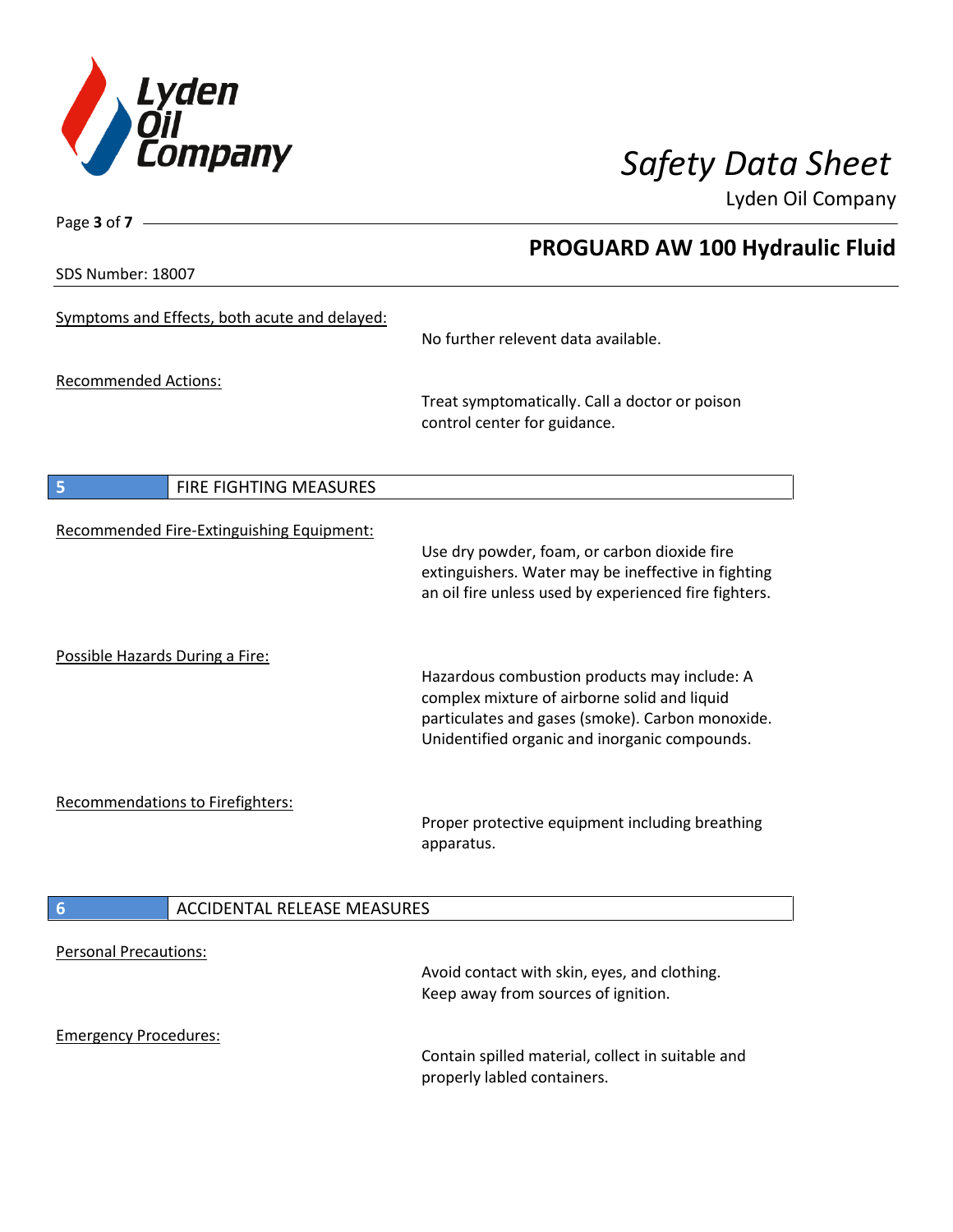

Page **4** of **7**

Lyden Oil Company

|                                   |                                         | <b>PROGUARD AW 100 Hydraulic Fluid</b>            |  |
|-----------------------------------|-----------------------------------------|---------------------------------------------------|--|
| SDS Number: 18007                 |                                         |                                                   |  |
| <b>Environmental Precautions:</b> |                                         |                                                   |  |
|                                   |                                         | Do not allow to reach sewage system or any water  |  |
|                                   |                                         | course.                                           |  |
|                                   |                                         | Do not allow to enter ground waters.              |  |
| Cleanup Procedures:               |                                         |                                                   |  |
|                                   |                                         | Pick up excess with inert absorbant material.     |  |
|                                   |                                         |                                                   |  |
| $\overline{7}$                    | <b>HANDLING AND STORAGE</b>             |                                                   |  |
| <b>Handling Precautions:</b>      |                                         |                                                   |  |
|                                   |                                         | Handle with care and avoid spillage on the floor. |  |
|                                   |                                         | Do not cut, weld, drill, grind, braze, or solder  |  |
|                                   |                                         | container.                                        |  |
| <b>Storage Requirements:</b>      |                                         |                                                   |  |
|                                   |                                         | Keep container tightly sealed.                    |  |
|                                   |                                         | Keep away from sources of ignition.               |  |
|                                   |                                         |                                                   |  |
| 8                                 | EXPOSURE CONTROLS / PERSONAL PROTECTION |                                                   |  |
| <b>Exposure Limits:</b>           |                                         |                                                   |  |
|                                   | No data available.                      |                                                   |  |
| <b>Engineering Controls:</b>      |                                         |                                                   |  |
|                                   |                                         | All ventilation should be designed in accordance  |  |
|                                   |                                         | with OSHA standard (29 CFR 1910.94).              |  |
|                                   | Personal Protective Equipment:          |                                                   |  |
|                                   |                                         | Wash hands before breaks and at the end of work.  |  |
|                                   |                                         | Use safety glasses and gloves.                    |  |
|                                   |                                         |                                                   |  |
| 9                                 | PHYSICAL AND CHEMICAL PROPERTIES        |                                                   |  |
|                                   |                                         |                                                   |  |

Color: Amber Physical State: Liquid

Odor: Slight Hydrocarbon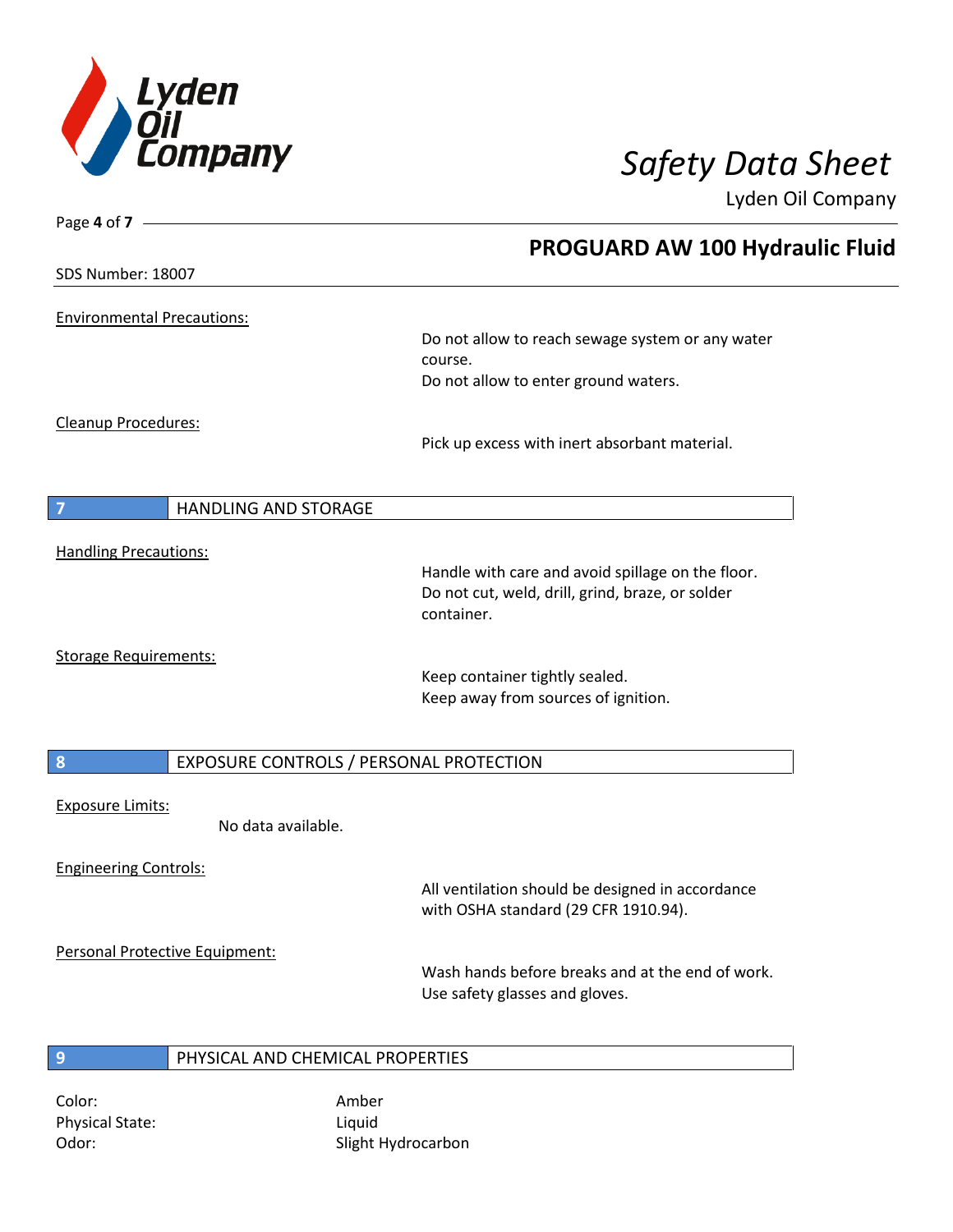

## **PROGUARD AW 100 Hydraulic Fluid**

| SDS Number: 18007 |  |
|-------------------|--|
|-------------------|--|

Page **5** of **7**

| <b>Odor Threshold:</b>        | Data not available                           |
|-------------------------------|----------------------------------------------|
| pH:                           | Data not available                           |
| <b>Melting Point:</b>         | Data not available                           |
| <b>Boiling Point:</b>         | Data not available                           |
| <b>Boiling Range:</b>         | Data not available                           |
| Flash Point:                  | 176.7° C / 350.1° F (PMCC Method)            |
| <b>Evaporation Rate:</b>      | Data not available                           |
| Flammability:                 | Data not available                           |
| Flammability Limits:          | Data not available                           |
| Vapor Pressure:               | Data not available                           |
| Vapor Density:                | Data not available                           |
| <b>Relative Density:</b>      | Data not available                           |
| Solubilities:                 | Negligible in water                          |
| <b>Partition Coefficient:</b> | Data not available                           |
| Auto-Ignition Temperature:    | Data not available                           |
| Decomposition Temperature:    | Data not available                           |
| Viscosity:                    | 100 mm <sup>2</sup> /sec (kinematic at 40°C) |

# **10** STABILITY AND REACTIVITY Stability: Stable under normal conditions. Reactivity: Not reactive under normal conditions. Conditions to Avoid: Extreme temperature, sparks, open flame, and

direct sunlight.

No known hazardous reactions.

Hazardous Reactions:

Incompatible Materials:

Decomposition Products:

Hazardous decomposition products are not expected to form.

No further relevant information available.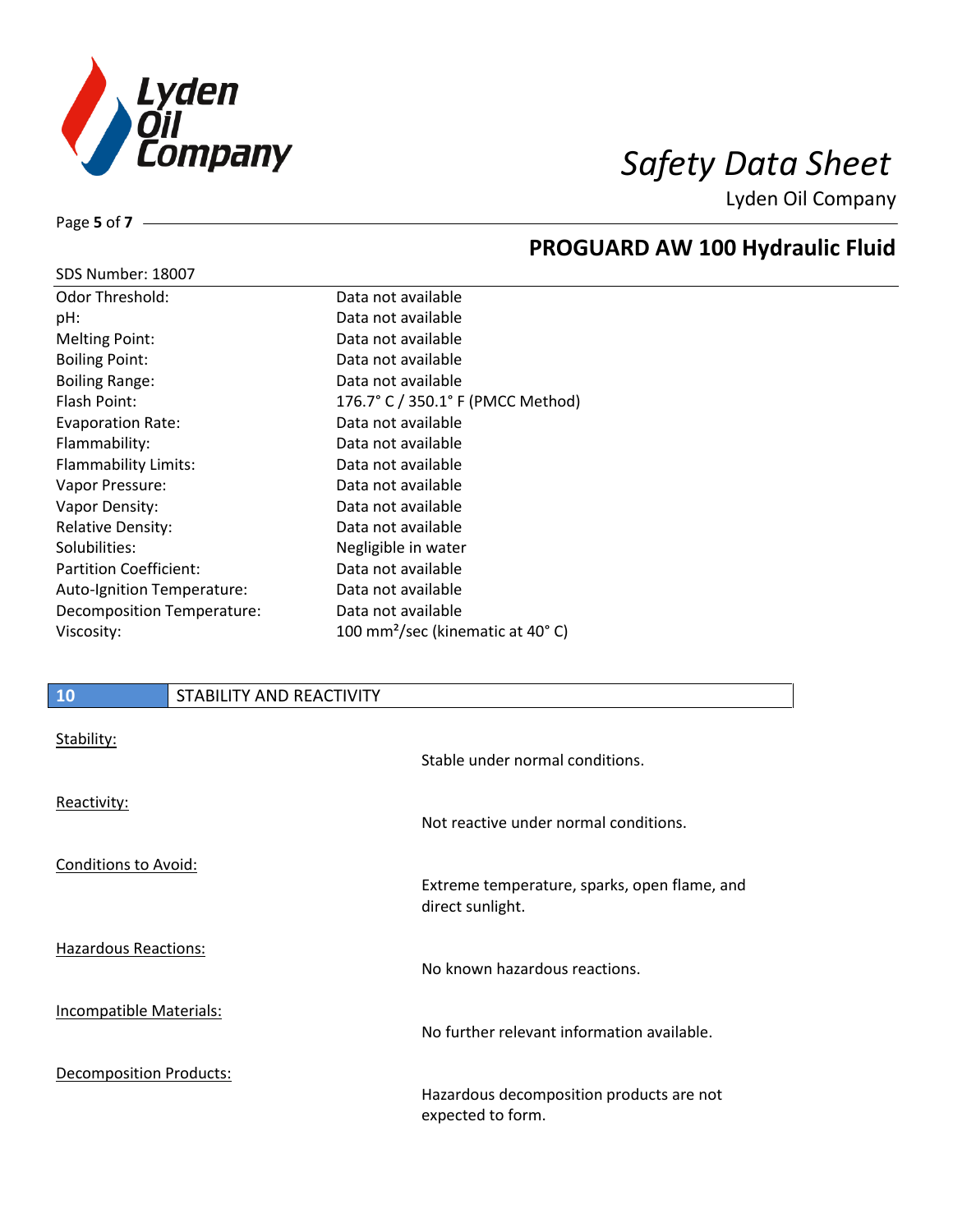

**PROGUARD AW 100 Hydraulic Fluid**

Lyden Oil Company

SDS Number: 18007

Page **6** of **7**

# **11** TOXICOLOGICAL INFORMATION Routes of Exposure: Skin and eye contact are the primary routes of exposure although exposure may occur following accidental ingestion. Exposure Effects: Repeated skin contact may cause dermatitis or an oil acne. Measures of Toxicity: Acute oral, dermal, and inhalation toxicity: low toxicity. Carcinogenic/Mutagenic Precautions: Non-carcinogenic and not expected to be mutagentic. **12** ECOLOGICAL INFORMATION Ecological Precautions: Avoid exposing to the environment. Ecological Effects: No specific environmental or aquatic data available. **13** DISPOSAL CONSIDERATIONS Disposal Methods: Dispose of waste material in accordance with all local, state, and federal requirements. Disposal Containers: Use properly approved container for disposal. Special Precautions: Do not flush to surface waters or drains.